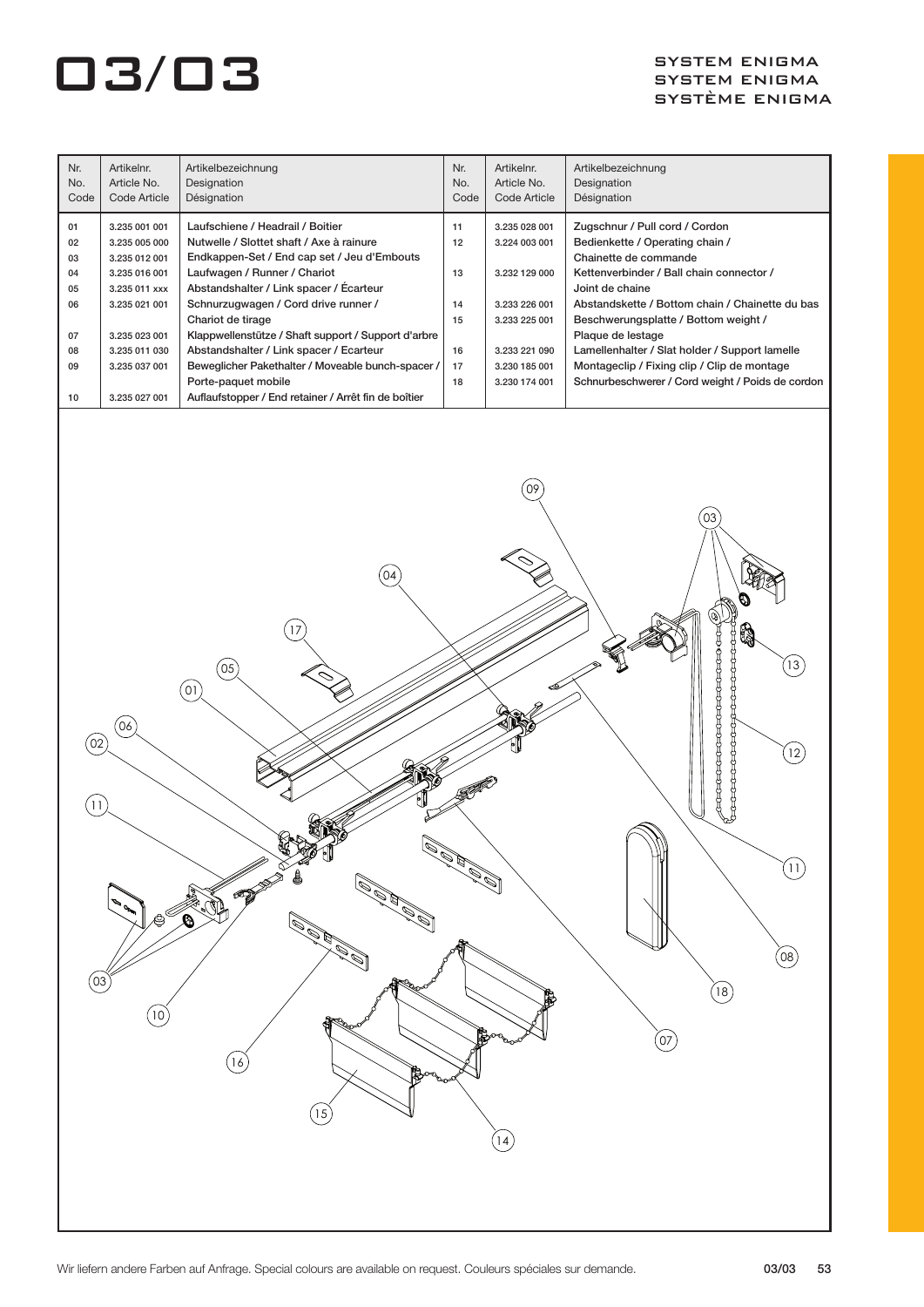| Abbildung<br>Illustration<br>Illustration | Artikelnr.<br>Article No.<br>Code Article                 | Artikelbezeichnung<br>Designation<br>Désignation                                                                                                                                           | Packeinheit<br>Packing Unit<br>Conditionnement                             |
|-------------------------------------------|-----------------------------------------------------------|--------------------------------------------------------------------------------------------------------------------------------------------------------------------------------------------|----------------------------------------------------------------------------|
|                                           | 3.235 001<br>-001<br>$-049$<br>-058                       | ENIGMA-LAUFSCHIENE<br><b>ENIGMA-HEAD RAIL</b><br><b>BOÎTIER ENIGMA</b><br>weiß / white / blanc<br>schwarz / black / noir<br>eloxiert / anodized / anodisé                                  | Längen à 7 m<br>lengths of 7 m<br>longueurs de 7 m<br>70 m<br>70 m<br>70 m |
|                                           | 3.235 005 000                                             | <b>NUTWELLE</b><br><b>SLOTTED SHAFT</b><br>AXE À RAINURE                                                                                                                                   | Längen à 7 m<br>lengths of 7 m<br>longueurs de 7 m<br>70 m<br>70 m<br>70 m |
|                                           | 3.235 016<br>$-001$<br>$-010$                             | <b>LAUFWAGEN</b><br><b>RUNNER</b><br>CHARIOT<br>weiß / white / blanc<br>grau / grey / gris                                                                                                 | 1.134 Stck<br>1.134 pcs<br>1.134 pcs                                       |
| O                                         | 3.235 017<br>-001<br>$-010$                               | SLOPE-LAUFWAGEN<br><b>SLOPE RUNNER</b><br><b>CHARIOT SLOPE</b><br>weiß / white / blanc<br>grau / grey / gris                                                                               | 1.134 Stck<br>1.134 pcs<br>1.134 pcs                                       |
|                                           | 3.235 036<br>000                                          | HAKEN FÜR LAUFWAGEN 3.235 016 XXX<br>HOOK FOR RUNNER 3.235 016 XXX<br>CROCHET POUR CHARIOT 3.235 016 XXX<br>transparent / transparent / transparent                                        | 1.000 Stck<br>1.000 pcs<br>1.000 pcs                                       |
|                                           | 3.235<br>$-018000$<br>$-019000$<br>$-020000$<br>$-034000$ | SLOPE-HAKEN, transparent<br>SLOPE-HOOK, transparent<br>CROCHET SLOPE, transparent<br>kurz, short, court<br>mittel, medium, moyen<br>lang, long, long<br>extra lang, extra long, extra long | <b>300 Stck</b><br>300 pcs<br>300 pcs                                      |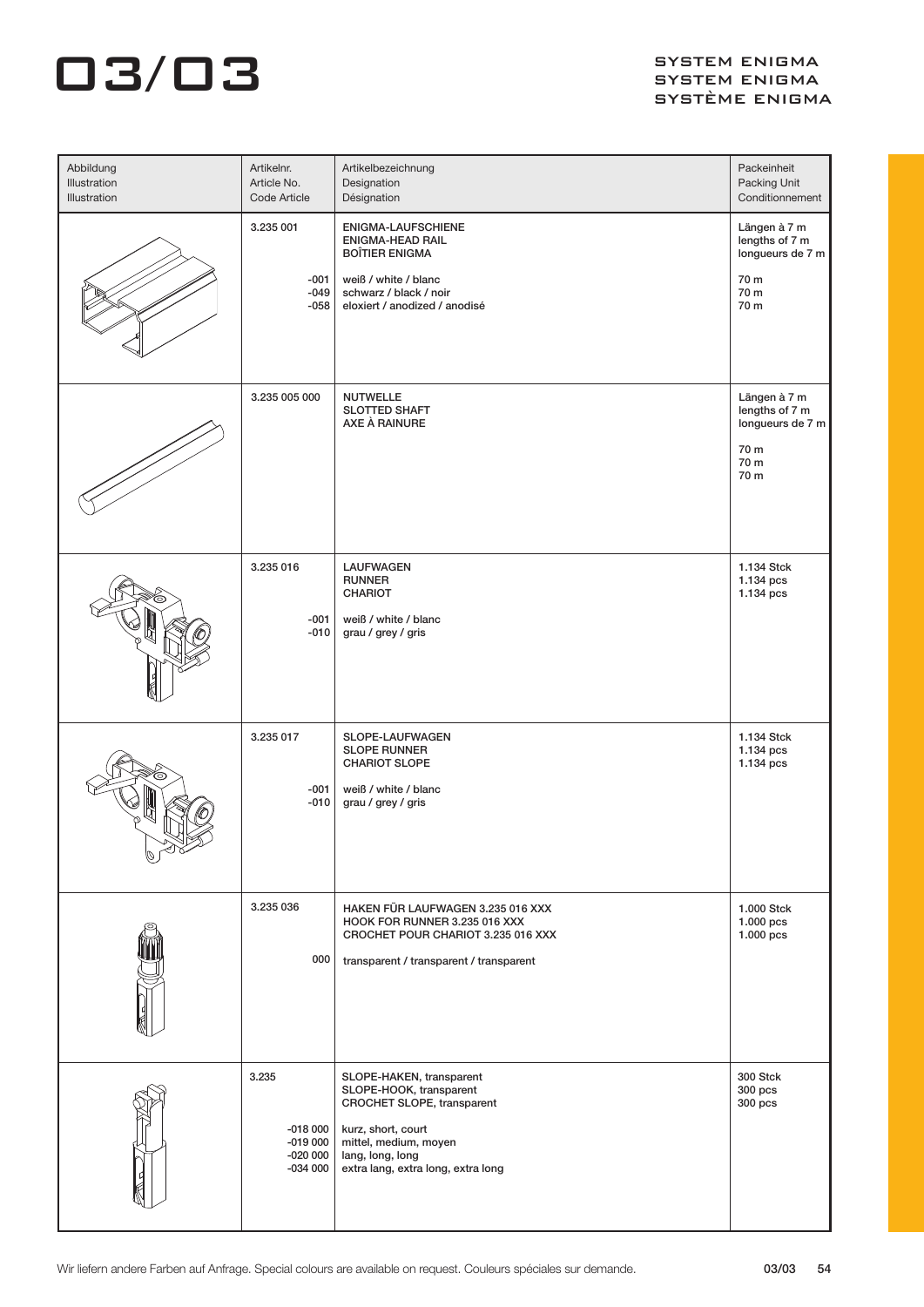| Abbildung<br>Illustration<br><b>Illustration</b> | Artikelnr.<br>Article No.<br>Code Article                                                                              | Artikelbezeichnung<br>Designation<br>Désignation                                                                                                                                                                                                                                                                                                                                                                                                                       | Packeinheit<br>Packing Unit<br>Conditionnement |
|--------------------------------------------------|------------------------------------------------------------------------------------------------------------------------|------------------------------------------------------------------------------------------------------------------------------------------------------------------------------------------------------------------------------------------------------------------------------------------------------------------------------------------------------------------------------------------------------------------------------------------------------------------------|------------------------------------------------|
|                                                  | 3.235 011                                                                                                              | ABSTANDSHALTER EDELSTAHL, 0,22 x 6 mm, für Laufwagen 3.235 016, 3.235 017<br>LINK SPACER FINE STEEL, 0,22 x 6 mm, for runner 3.235 016, 3.235 017<br>ECARTEUR ACIER INDOX, 0,22 x 6 mm, pour chariot 3.235 016, 3.235 017                                                                                                                                                                                                                                              | 1.000 Stck<br>$1.000$ pcs<br>$1.000$ pcs       |
|                                                  | -030<br>-038<br>$-049$<br>-071<br>$-075$<br>$-079$<br>$-083$<br>$-102$<br>-105<br>$-108$<br>$-111$<br>$-114$<br>$-115$ | 30 mm Länge / length / longeur<br>38 mm Länge / length / longeur<br>49 mm Länge / length / longeur<br>71 mm Länge / length / longueur<br>75 mm Länge / length / longueur<br>79 mm Länge / length / longueur<br>83 mm Länge / length / longueur<br>102 mm Länge / length / longueur<br>105 mm Länge / length / longueur<br>108 mm Länge / length / longueur<br>111 mm Länge / length / longueur<br>114 mm Länge / length / longueur<br>115 mm Länge / length / longueur |                                                |
|                                                  | 3.235 011                                                                                                              | ABSTANDSHALTER EDELSTAHL zum Kürzen, 0,22 x 6 mm, für Laufwagen<br>3.235 016, 3.235 017                                                                                                                                                                                                                                                                                                                                                                                | 1.000 Stck                                     |
|                                                  |                                                                                                                        | LINK SPACER FINE STEEL for cutting to size, 0,22 x 6 mm, for runner<br>3.235 016, 3.235 017<br>ECARTEUR ACIER INDOX à découper, 0,22 x 6 mm,<br>pour chariot 3.235 016, 3.235 017                                                                                                                                                                                                                                                                                      | $1.000$ pcs<br>$1.000$ pcs                     |
|                                                  | -139<br>-200                                                                                                           | 139 mm Länge / length / longueur<br>200 mm Länge / length / longueur                                                                                                                                                                                                                                                                                                                                                                                                   |                                                |
|                                                  | 3.235 012                                                                                                              | ENDKAPPEN-SET rechts (1:1)<br>END CAP SET, right (1:1)<br>JEU D'EMBOUTS - droite (1:1)                                                                                                                                                                                                                                                                                                                                                                                 | 100 Satz<br>100 sets<br>100 jeux               |
|                                                  | $-001$<br>$-010$                                                                                                       | weiß / white / blanc<br>grau / grey / gris                                                                                                                                                                                                                                                                                                                                                                                                                             |                                                |
|                                                  | 3.235 013                                                                                                              | <b>ENDKAPPEN-SET links (1:1)</b><br>END CAP SET, left (1:1)<br>JEU D'EMBOUTS - gauche (1:1)                                                                                                                                                                                                                                                                                                                                                                            | 100 Satz<br>100 sets<br>100 jeux               |
|                                                  | -001<br>-010                                                                                                           | weiß / white / blanc<br>grau / grey / gris                                                                                                                                                                                                                                                                                                                                                                                                                             |                                                |
|                                                  | 3.235 014                                                                                                              | SLOPE-ENDKAPPEN-SET rechts (1:1)<br>SLOPE END CAP SET, right (1:1)<br>JEU D'EMBOUTS SLOPE - droite (1:1)                                                                                                                                                                                                                                                                                                                                                               | 40 Satz<br>40 sets<br>40 jeux                  |
|                                                  | -001<br>-010                                                                                                           | weiß / white / blanc<br>grau / grey / gris                                                                                                                                                                                                                                                                                                                                                                                                                             |                                                |
|                                                  | 3.235 015                                                                                                              | SLOPE-ENDKAPPEN-SET links (1:1)<br>SLOPE END CAP SET, left (1:1)<br>JEU D'EMBOUTS SLOPE - gauche (1:1)                                                                                                                                                                                                                                                                                                                                                                 | 40 Satz<br>40 sets<br>40 jeux                  |
|                                                  | $-001$<br>-010                                                                                                         | weiß / white / blanc<br>grau / grey / gris                                                                                                                                                                                                                                                                                                                                                                                                                             |                                                |
|                                                  | 3.235 030                                                                                                              | ENDKAPPEN-SET rechts (1:4)<br>END CAP SET, right (1:4)<br>JEU D'EMBOUTS - droite (1:4)                                                                                                                                                                                                                                                                                                                                                                                 | 100 Satz<br>100 sets<br>100 jeux               |
|                                                  | -001<br>-010                                                                                                           | weiß / white / blanc<br>grau / grey / gris                                                                                                                                                                                                                                                                                                                                                                                                                             |                                                |
| <b>BUDONES</b>                                   | 3.235 031                                                                                                              | ENDKAPPEN-SET links (1:4)<br>END CAP SET, left (1:4)<br>JEU D'EMBOUTS - gauche (1:4)                                                                                                                                                                                                                                                                                                                                                                                   | 100 Satz<br>100 sets<br>100 jeux               |
|                                                  | -001<br>$-010$                                                                                                         | weiß / white / blanc<br>grau / grey / gris                                                                                                                                                                                                                                                                                                                                                                                                                             |                                                |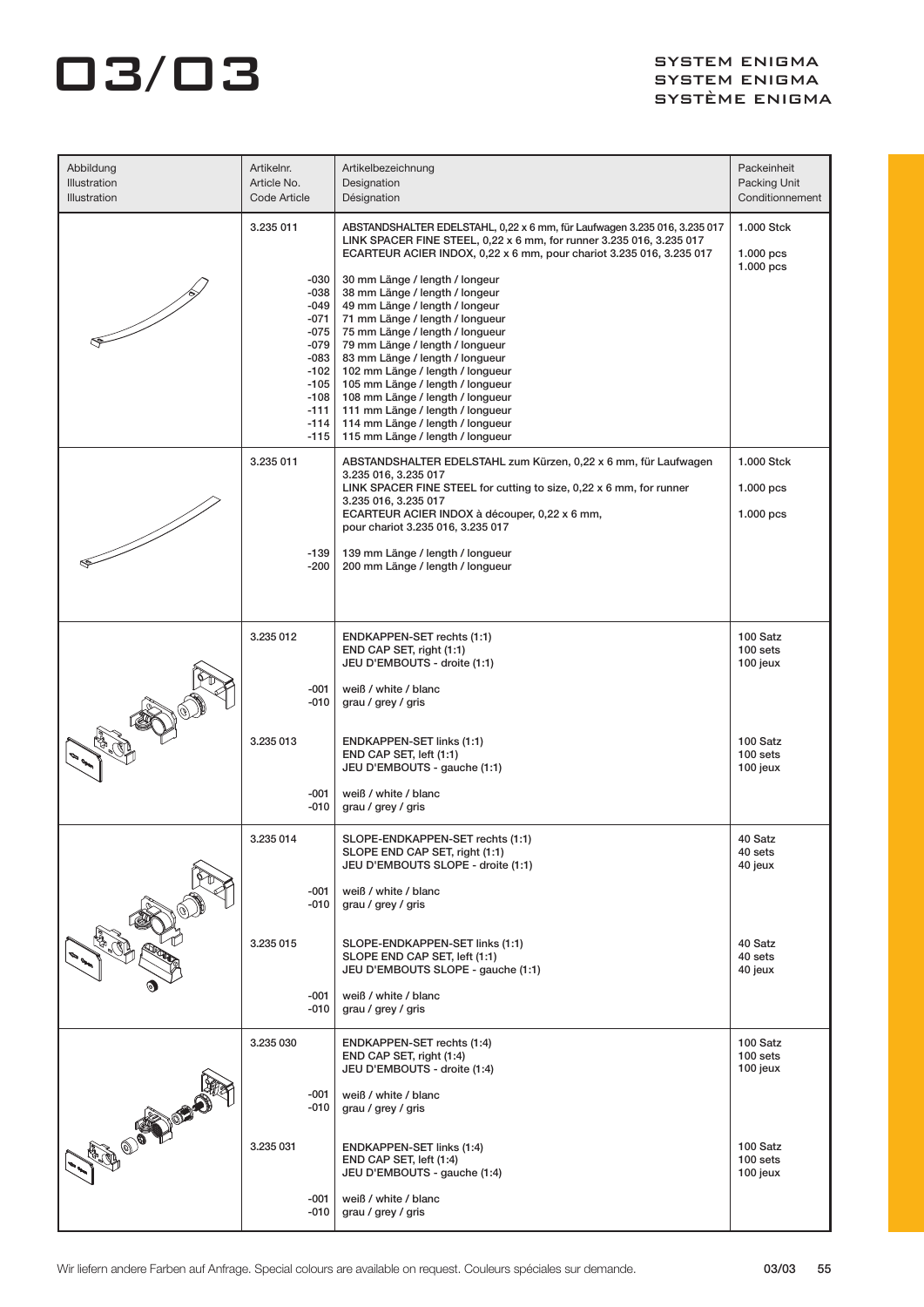| Abbildung<br>Illustration<br>Illustration | Artikelnr.<br>Article No.<br>Code Article | Artikelbezeichnung<br>Designation<br>Désignation                                                                                                                                              | Packeinheit<br>Packing Unit<br>Conditionnement      |
|-------------------------------------------|-------------------------------------------|-----------------------------------------------------------------------------------------------------------------------------------------------------------------------------------------------|-----------------------------------------------------|
|                                           | 3.235 032<br>$-001$<br>-010<br>3.235 033  | SLOPE-ENDKAPPEN - SET rechts (1:4)<br>SLOPE END CAP SET, right (1:4)<br>JEU D'EMBOUTS SLOPE - droite (1:4)<br>weiß / white / blanc<br>grau / grey / gris<br>SLOPE-ENDKAPPEN - SET links (1:4) | 40 Satz<br>40 sets<br>40 jeux<br>40 Satz<br>40 sets |
|                                           | -001<br>$-010$                            | SLOPE END CAP SET, left (1:4)<br>JEU D'EMBOUTS SLOPE - gauche (1:4)<br>weiß / white / blanc<br>grau / grey / gris                                                                             | 40 jeux                                             |
|                                           | 3.235 021<br>$-001$<br>-010               | SCHNURZUGWAGEN mit Schraube<br>CORD DRIVE RUNNER with screw<br>CHARIOT DE TIRAGE DU CORDON, avec vis<br>weiß / white / blanc<br>grau / grey / gris                                            | 500 Satz<br>500 sets<br>500 jeux                    |
|                                           | 3.235 029<br>$-001$<br>$-010$             | VERBINDUNGSLASCHE für Schnurzugwagen<br>SPLICE PLATE for cord drive runner<br>LANGUETTE DE RACCORDEMENT pour chariot de tirage du cordon<br>weiß / white / blanc<br>grau / grey / gris        | 500 Stck<br>$500$ pcs<br>500 pcs                    |
|                                           | 3.235 022<br>$-001$<br>$-010$             | LAUFWAGENSTOPPER mit Paketausrastfunktion<br>RUNNER STOP with bunch release function<br>ARRÊT CHARIOT avec fonction du déclenchement du paquet<br>weiß / white / blanc<br>grau / grey / gris  | 150 Satz<br>150 sets<br>150 jeux                    |
|                                           | 3.235 023<br>$-001$<br>$-010$             | <b>KLAPPWELLENSTÜTZE rechts</b><br>HINGED SHAFT SUPPORT, right<br>SUPPORT D'ARBRE, RABATTANT, droite<br>weiß / white / blanc<br>grau / grey / gris                                            | 200 Stck<br>200 pcs<br>200 pcs                      |
|                                           | 3.235 024<br>$-001$<br>$-010$             | <b>KLAPPWELLENSTÜTZE links</b><br>HINGED SHAFT SUPPORT, left<br>SUPPORT D'ARBRE, RABATTANT, gauche<br>weiß / white / blanc<br>grau / grey / gris                                              | 200 Stck<br>200 pcs<br>200 pcs                      |